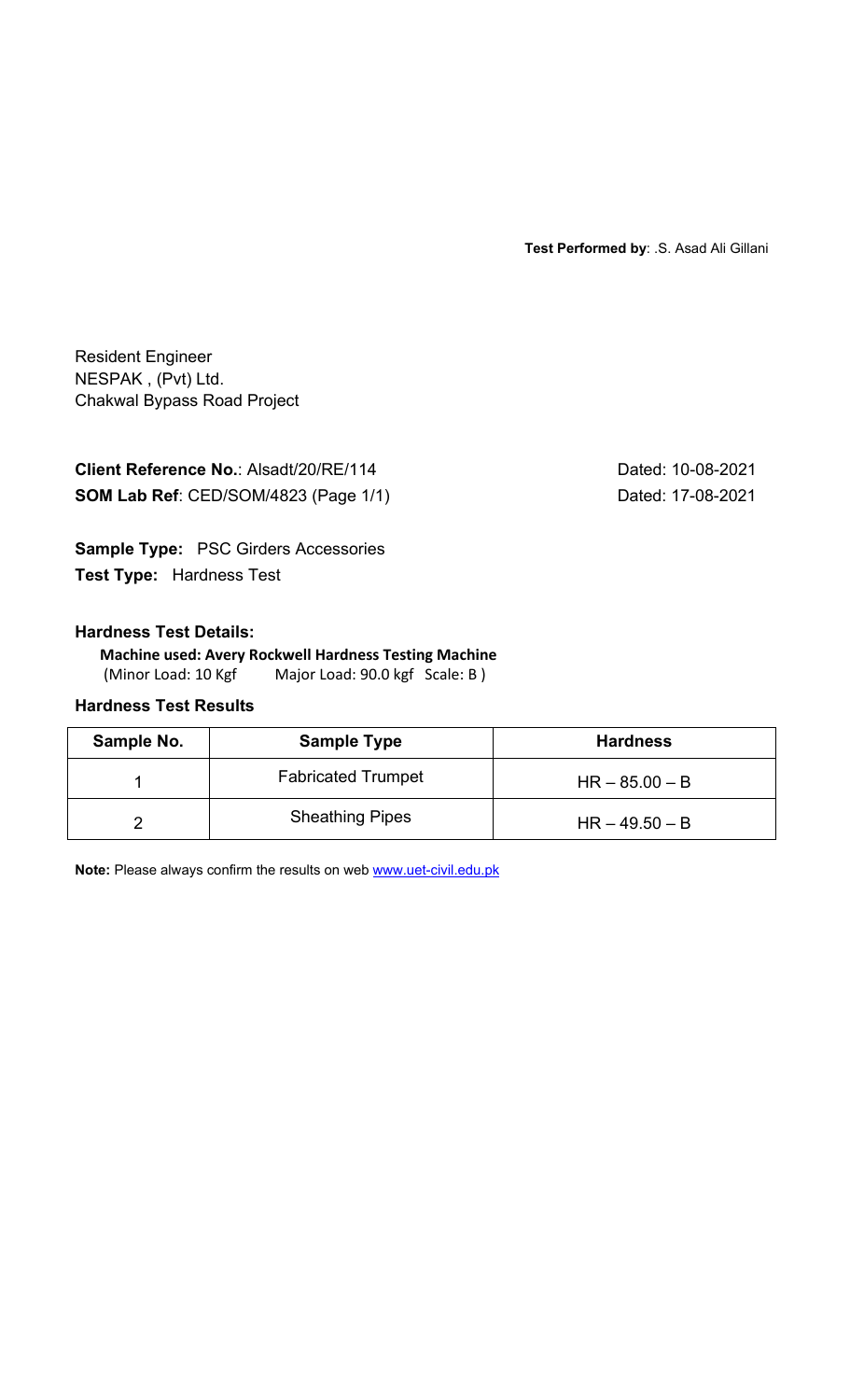### Building Standards Ltd, Lahore **Dated:** 17-08-2021 Client Reference: GT/LTR/210817-085 17-08-2021 **SOM Lab Ref:** CED/SOM/4829 (Page-1/1) **Dated:** Tension Test **Test Specification:** ASTM- A-615 **Test: Sample Type:** Deformed Bar **manufath:** Cauge Length: 200 mm 200 mm Dia. Area Yield Ultimate Yield Stress Ult. Stress %age Elongation %age Elongation Load Load (according to<br>measured area) (according to<br>measured area) Gauge Length Gauge Length (according to<br>nominal area) measured area) (according to<br>nominal area) measured area) **Elongation** (according to (according to (according to (according to nominal area) nominal area) Weight Calculated Calculated S.No. Calculated Calculated Nominal Nominal kg/m | mm | mm | mm² | nm² | kN | kN | MPa | MPa | MPa | MPa | mm | mm | % 1 3.967 25 25.36 491 505 246.00 369.00 501 488 752 731 25.0 200 12.5 2 |2.205| 16 |18.91| 201 | 281 |128.00| 200.70 | 637 | 456 | 998 | 715 |32.5 |200 |16.3 -- - - - - - - - - - - - -- -- - - - - - - - - - - - -- -- - - - - - - - - - - - -- -- - - - - - - - - - - - -- -- - - - - - - - - - - - -- -- - - - - - - - - - - - -- -- - - - - - - - - - - - -- -- - - - - - - - - - - - -- **BEND TEST:** -- No Bend test performed **Note:-**Only Two Samples Received and Tested

Note: Please always confirm the results of above report on web www.uet-civil.edu.pk

Summy Yousaf

Test Performed By: Dr. /Engr. S. Asad Ali Gillani

**Dr. /Engr.**

Remarks

Remarks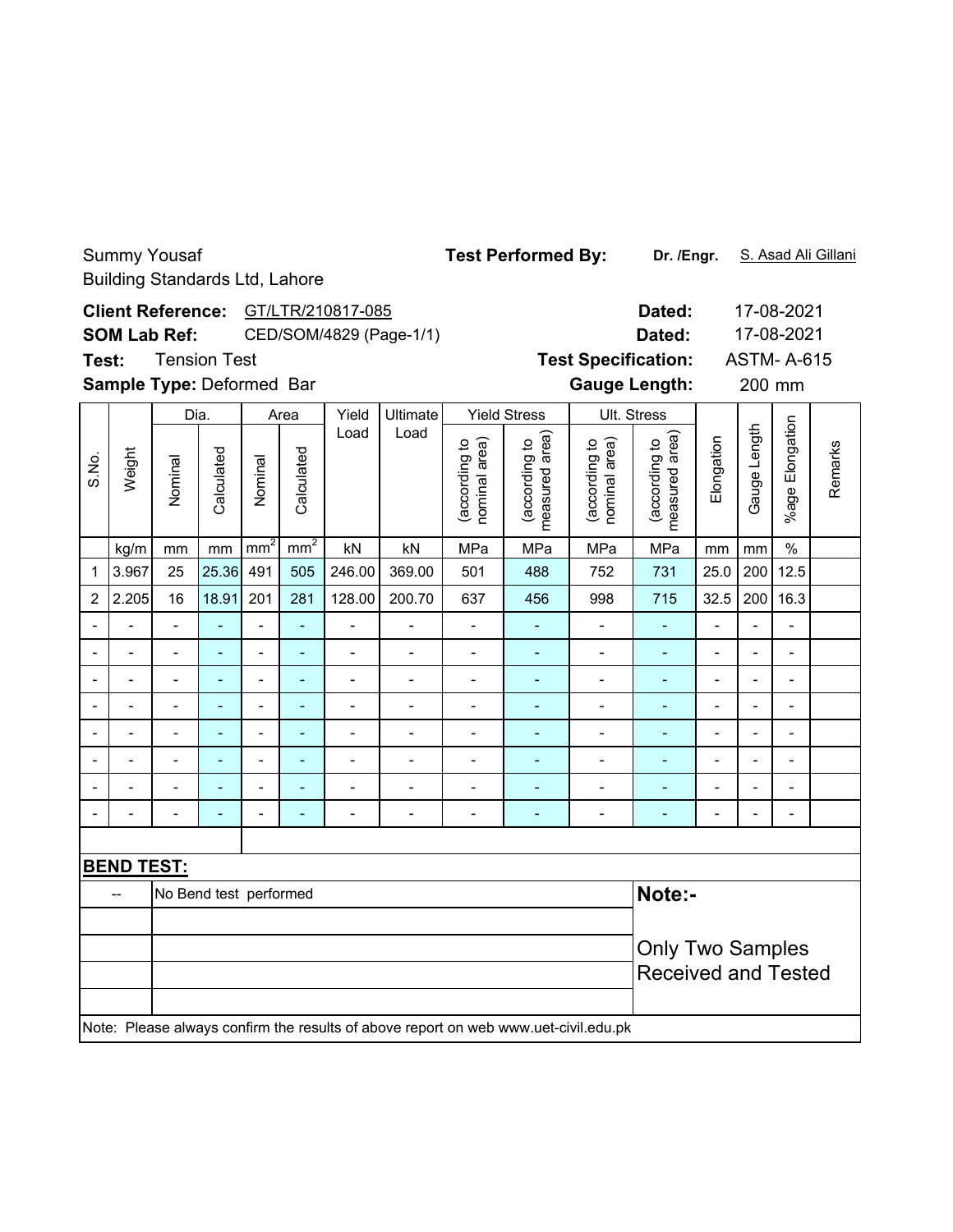Sub Divisional Officer

Buildings Sub Division No. 15, Lahore

**Client Reference:** 705

27-07-2020 **Dated:**

**Test: Gauge Length:**

Dia.

8 inch **Sample Type:** Deformed Bar Yield Stress

ASTM-A-615

**Dated:** 17-08-2020

Ult. Stress

**SOM Lab Ref: 2843(Page-1/1)** 

Nauman Khurram

Yield Ultimate Tension Test & Bend Test **Test Specification:** Area

%age Elongation %age Elongation Gauge Length Load Load (according to<br>measured area) (according to<br>measured area) Gauge Length (according to<br>nominal area) measured area) (according to<br>nominal area) measured area) (according to (according to (according to (according to Elongation nominal area) nominal area) Remarks Remarks Weight Calculated S.No. Calculated Calculated Calculated Nominal Nominal (according lb/ft  $\mid$  #  $\mid$  in  $\mid$  in $^{2}$   $\mid$  in $^{2}$   $\mid$  Tons  $\mid$  Tons  $\mid$  psi  $\mid$  psi  $\mid$  psi  $\mid$  in  $\mid$  in  $\mid$  % 1 |2.678| 8 |1.001| 0.79| 0.787| 25.56 | 34.78 | 71350 | 71620 | 97100 | 97470 | 1.50 | 8.0 | 18.8 2 |2.678| 8 |1.001| 0.79| 0.787| 25.23 | 34.58 | 70440 | 70700 | 96530 | 96900 | 1.50 | 8.0 | 18.8 3 |1.567 6 0.766 0.44 0.461 13.61 | 19.62 | 68210 | 65110 | 98360 | 93880 | 1.20 | 8.0 | 15.0 4 |1.509| 6 |0.751|0.44|0.443| 13.53 | 19.59 | 67810 | 67350 | 98210 | 97540 | 1.10 | 8.0 | 13.8 5 0.670 4 0.501 0.20 0.197 6.17 8.63 68010 69050 95210 96660 1.50 8.0 18.8 6 |0.681| 4 |0.505| 0.20| 0.200| 6.14 | 8.74 | 67670 | 67670 | 96340 | 96340 | 1.40 | 8.0 | 17.5 -- - - - - - - - - - - - -- -- - - - - - - - - - - - -- -- - - - - - - - - - - - -- -- - - - - - - - - - - - -- **BEND TEST:** #8 Sample bend through 180 degrees Satisfactorily without any crack **Note:-** #6 Sample bend through 180 degrees Satisfactorily without any crack Only Nine Samples # 4 Sample bend through 180 degrees Satisfactorily without any crack Received and Tested

Note: Please always confirm the results of above report on web www.uet-civil.edu.pk

**Test Performed By:**

**Dr. /Engr.**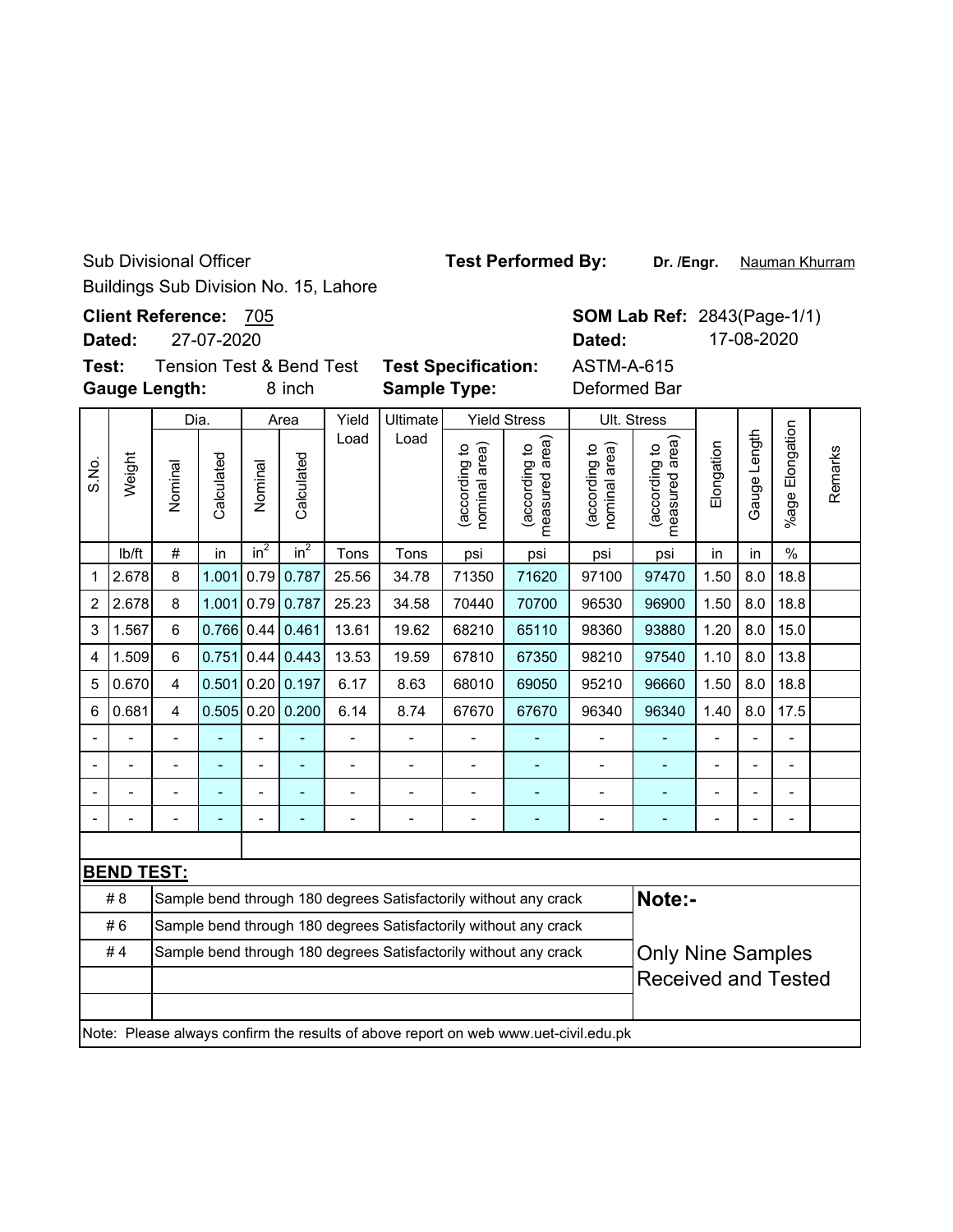Li Shi

Test Performed By: Dr. /Engr. Waseem Abbas

Manager, Sinohydro Corporation Limited, Pakistan

|                                                                                     |                      |                                                                                                                              |                             |         |                                     | Client Reference: ADB-301B/2018/290 |                                                                  |                                |                                 |                                                         | <b>SOM Lab Ref: 4816(Page-1/1)</b> |                          |                          |                          |         |
|-------------------------------------------------------------------------------------|----------------------|------------------------------------------------------------------------------------------------------------------------------|-----------------------------|---------|-------------------------------------|-------------------------------------|------------------------------------------------------------------|--------------------------------|---------------------------------|---------------------------------------------------------|------------------------------------|--------------------------|--------------------------|--------------------------|---------|
|                                                                                     | Dated:               |                                                                                                                              | 016-08-2021                 |         |                                     |                                     |                                                                  |                                |                                 | Dated:                                                  |                                    |                          | 16-08-2021               |                          |         |
| Test:                                                                               |                      |                                                                                                                              |                             |         | <b>Tension Test &amp; Bend Test</b> |                                     | <b>Test Specification:</b>                                       |                                |                                 | <b>ASTM-A-615</b>                                       |                                    |                          |                          |                          |         |
|                                                                                     |                      | <b>Gauge Length:</b>                                                                                                         |                             |         | 8 inch                              |                                     | <b>Sample Type:</b>                                              |                                |                                 | Deformed Bar                                            |                                    |                          |                          |                          |         |
|                                                                                     |                      | Dia.                                                                                                                         |                             |         | Area                                | Yield                               | Ultimate                                                         |                                | <b>Yield Stress</b>             |                                                         | Ult. Stress                        |                          |                          |                          |         |
| S.No.                                                                               | Weight               | Nominal                                                                                                                      | Calculated                  | Nominal | Calculated                          | Load                                | Load                                                             | (according to<br>nominal area) | (according to<br>measured area) | (according to<br>nominal area)                          | (according to<br>measured area)    | Elongation               | Gauge Length             | Elongation<br>%age F     | Remarks |
|                                                                                     | lb/ft                | $\#$                                                                                                                         | in                          | $in^2$  | $in^2$                              | Tons                                | Tons                                                             | psi<br>67670                   | psi                             | psi                                                     | psi                                | in                       | in                       | $\frac{0}{0}$            |         |
| $\mathbf 1$                                                                         | 3.269                | 9                                                                                                                            | 1.106                       | 1.00    | 0.961                               | 30.68                               | 88800                                                            | 92410                          | 1.50                            | 8.0                                                     | 18.8                               |                          |                          |                          |         |
| $\overline{2}$                                                                      | 3.242                | 1.00<br>0.953<br>30.38<br>9<br>1.102<br>40.27<br>67000<br>70300<br>88800<br>93180<br>1.30<br>8.0<br>16.3                     |                             |         |                                     |                                     |                                                                  |                                |                                 |                                                         |                                    |                          |                          |                          |         |
| 3                                                                                   | 0.678                | 0.20<br>0.199<br>$\overline{\mathbf{4}}$<br>0.503<br>5.15<br>7.85<br>56770<br>57050<br>86560<br>86990<br>1.50<br>8.0<br>18.8 |                             |         |                                     |                                     |                                                                  |                                |                                 |                                                         |                                    |                          |                          |                          |         |
| 4                                                                                   | 0.680                | $\overline{4}$                                                                                                               | 0.20 0.200<br>0.505<br>5.12 |         |                                     |                                     | 8.05                                                             | 56430                          | 56430                           | 88800                                                   | 88800                              | 1.50                     | 8.0                      | 18.8                     |         |
|                                                                                     |                      |                                                                                                                              |                             |         |                                     |                                     |                                                                  |                                |                                 |                                                         |                                    | $\blacksquare$           |                          |                          |         |
| $\overline{\phantom{0}}$                                                            |                      |                                                                                                                              | ÷,                          |         | ÷,                                  | $\overline{\phantom{0}}$            | $\overline{a}$                                                   | $\overline{a}$                 | ÷,                              | -                                                       | ÷,                                 | $\overline{\phantom{a}}$ | $\frac{1}{2}$            | $\overline{\phantom{0}}$ |         |
|                                                                                     |                      | $\overline{\phantom{m}}$                                                                                                     |                             |         | $\overline{a}$                      | $\overline{\phantom{m}}$            | $\overline{a}$                                                   | $\overline{a}$                 | ÷,                              | -                                                       | ÷,                                 | $\overline{\phantom{a}}$ | $\overline{\phantom{m}}$ | $\overline{\phantom{0}}$ |         |
|                                                                                     |                      |                                                                                                                              |                             |         |                                     |                                     |                                                                  |                                |                                 |                                                         |                                    |                          |                          |                          |         |
|                                                                                     |                      | $\overline{\phantom{0}}$                                                                                                     | L,                          |         | L,                                  |                                     |                                                                  | $\overline{a}$                 | L,                              | $\overline{a}$                                          |                                    |                          | $\overline{a}$           | $\overline{a}$           |         |
|                                                                                     |                      |                                                                                                                              |                             |         |                                     |                                     |                                                                  |                                |                                 |                                                         |                                    |                          |                          | $\overline{a}$           |         |
|                                                                                     | <b>Witnessed By:</b> |                                                                                                                              |                             |         |                                     |                                     |                                                                  |                                |                                 | M. Zahid Sharif Khan, Jr. Engineer, NESPAK + BARQAAB JV |                                    |                          |                          |                          |         |
|                                                                                     | <b>BEND TEST:</b>    |                                                                                                                              |                             |         |                                     |                                     |                                                                  |                                |                                 |                                                         |                                    |                          |                          |                          |         |
|                                                                                     | #9                   |                                                                                                                              |                             |         |                                     |                                     | Sample bend through 180 degrees Satisfactorily without any crack |                                |                                 |                                                         | Note:-                             |                          |                          |                          |         |
|                                                                                     | #4                   |                                                                                                                              |                             |         |                                     |                                     | Sample bend through 180 degrees Satisfactorily without any crack |                                |                                 |                                                         |                                    |                          |                          |                          |         |
|                                                                                     |                      |                                                                                                                              |                             |         |                                     |                                     |                                                                  |                                |                                 |                                                         | <b>Only Six Samples</b>            |                          |                          |                          |         |
|                                                                                     |                      |                                                                                                                              |                             |         |                                     |                                     |                                                                  |                                |                                 |                                                         | <b>Received and Tested</b>         |                          |                          |                          |         |
| Note: Please always confirm the results of above report on web www.uet-civil.edu.pk |                      |                                                                                                                              |                             |         |                                     |                                     |                                                                  |                                |                                 |                                                         |                                    |                          |                          |                          |         |
|                                                                                     |                      |                                                                                                                              |                             |         |                                     |                                     |                                                                  |                                |                                 |                                                         |                                    |                          |                          |                          |         |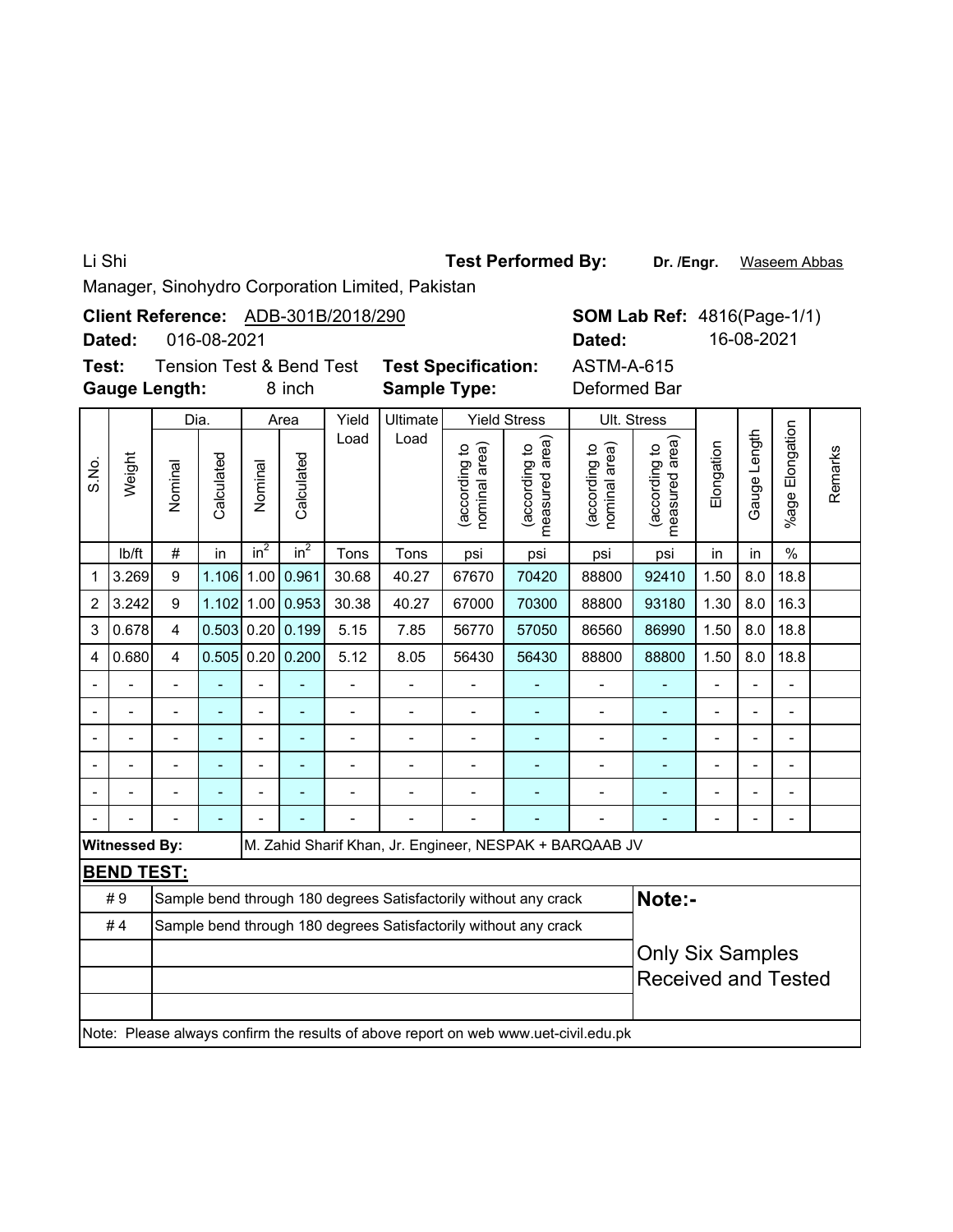Maj Tanveer Ahmad (R )

**Test Performed By:**

**Dr. /Engr.** S. Asad Ali Gillani

Resident Engineer-2, ACES Sector -V, - DHA, Multan

|        |            | Client Reference: ACES-DHAM/DEV/CT/09 |
|--------|------------|---------------------------------------|
| Dated: | 16-08-2021 |                                       |

|                                                                                             | <b>SOM Lab Ref: 4817 (Page-1/1)</b> |
|---------------------------------------------------------------------------------------------|-------------------------------------|
| Dated:                                                                                      | 17-08-2021                          |
| $\begin{array}{ccccccccccccccccc}\nA & \cap & \top & A & A & A & A & A & \top\n\end{array}$ |                                     |

**Test:**

**Gauge Length:**

8 inch **Sample Type:** Deformed Bar Tension Test & Bend Test **Test Specification:** ASTM-A-615

|                |                   |                            | Dia.       |                          | Area                     | Yield                        | Ultimate       |                                | <b>Yield Stress</b>                                                                 |                                | Ult. Stress                     |                          |                          |                          |         |
|----------------|-------------------|----------------------------|------------|--------------------------|--------------------------|------------------------------|----------------|--------------------------------|-------------------------------------------------------------------------------------|--------------------------------|---------------------------------|--------------------------|--------------------------|--------------------------|---------|
| S.No.          | Weight            | Nominal                    | Calculated | Nominal                  | Calculated               | Load                         | Load           | nominal area)<br>(according to | measured area)<br>(according to                                                     | (according to<br>nominal area) | measured area)<br>(according to | Elongation               | Gauge Length             | %age Elongation          | Remarks |
|                | lb/ft             | $\#$                       | in         | $in^2$                   | $in^2$                   | Tons                         | Tons           | psi                            | psi                                                                                 | psi                            | psi                             | in                       | in                       | $\%$                     |         |
| 1              | 0.683             | $\overline{4}$             | 0.506      | 0.20                     | 0.201                    | 6.03                         | 8.74           | 66550                          | 66220                                                                               | 96340                          | 95860                           | 1.40                     | 8.0                      | 17.5                     |         |
| $\overline{2}$ | 0.681             | $\overline{4}$             |            |                          | $0.505$ 0.20 0.200       | 5.98                         | 9.04           | 65990                          | 65990                                                                               | 99710                          | 99710                           | 1.40                     | 8.0                      | 17.5                     |         |
|                |                   | $\blacksquare$             |            | $\overline{\phantom{a}}$ |                          | $\overline{a}$               |                |                                |                                                                                     | $\overline{a}$                 |                                 |                          |                          | ۰                        |         |
| $\blacksquare$ | $\blacksquare$    | -                          | ÷          | $\overline{\phantom{a}}$ | ÷                        | $\qquad \qquad \blacksquare$ | Ĭ.             | $\overline{a}$                 | $\overline{\phantom{a}}$                                                            | $\overline{\phantom{m}}$       | ÷,                              | $\overline{a}$           | $\overline{\phantom{a}}$ | $\overline{\phantom{a}}$ |         |
|                |                   | $\blacksquare$             | ÷          | $\overline{a}$           | $\blacksquare$           | $\overline{a}$               | $\blacksquare$ | $\overline{a}$                 | $\overline{\phantom{a}}$                                                            | $\overline{\phantom{m}}$       | ÷,                              | $\overline{a}$           | $\overline{\phantom{a}}$ | $\overline{\phantom{a}}$ |         |
|                | $\blacksquare$    | $\blacksquare$             | ÷          | $\blacksquare$           | $\overline{\phantom{a}}$ | $\overline{a}$               | $\blacksquare$ | $\overline{a}$                 | ٠                                                                                   | $\overline{\phantom{m}}$       | $\qquad \qquad \blacksquare$    | $\overline{\phantom{a}}$ | $\overline{\phantom{a}}$ | $\blacksquare$           |         |
|                | $\overline{a}$    | $\overline{a}$             | L,         | $\blacksquare$           | ä,                       | $\overline{a}$               | $\blacksquare$ | $\overline{a}$                 | ٠                                                                                   | $\overline{\phantom{0}}$       | ÷                               | $\blacksquare$           | $\overline{a}$           | $\blacksquare$           |         |
|                | $\overline{a}$    | $\overline{a}$             | ÷          | $\blacksquare$           | ä,                       | $\overline{a}$               | $\blacksquare$ | $\overline{a}$                 | ä,                                                                                  | $\overline{a}$                 | ä,                              | ÷,                       | $\overline{a}$           | $\overline{\phantom{0}}$ |         |
|                |                   |                            |            | $\overline{a}$           |                          | $\overline{a}$               | Ē,             | $\blacksquare$                 | Ē,                                                                                  | $\blacksquare$                 | ÷                               |                          |                          | $\blacksquare$           |         |
|                |                   |                            | ÷          | $\blacksquare$           |                          | $\blacksquare$               | Ē,             | $\overline{a}$                 | ÷                                                                                   | -                              | ٠                               |                          | ۰                        | $\blacksquare$           |         |
|                |                   |                            |            |                          |                          |                              |                |                                |                                                                                     |                                |                                 |                          |                          |                          |         |
|                | <b>BEND TEST:</b> |                            |            |                          |                          |                              |                |                                |                                                                                     |                                |                                 |                          |                          |                          |         |
|                | #4                |                            |            |                          |                          |                              |                |                                | Sample bend through 180 degrees Satisfactorily without any crack                    |                                | Note:-                          |                          |                          |                          |         |
|                |                   |                            |            |                          |                          |                              |                |                                |                                                                                     |                                |                                 |                          |                          |                          |         |
|                |                   |                            |            |                          |                          |                              |                |                                |                                                                                     |                                | <b>Only Three Samples</b>       |                          |                          |                          |         |
|                |                   | <b>Received and Tested</b> |            |                          |                          |                              |                |                                |                                                                                     |                                |                                 |                          |                          |                          |         |
|                |                   |                            |            |                          |                          |                              |                |                                |                                                                                     |                                |                                 |                          |                          |                          |         |
|                |                   |                            |            |                          |                          |                              |                |                                | Note: Please always confirm the results of above report on web www.uet-civil.edu.pk |                                |                                 |                          |                          |                          |         |
|                |                   |                            |            |                          |                          |                              |                |                                |                                                                                     |                                |                                 |                          |                          |                          |         |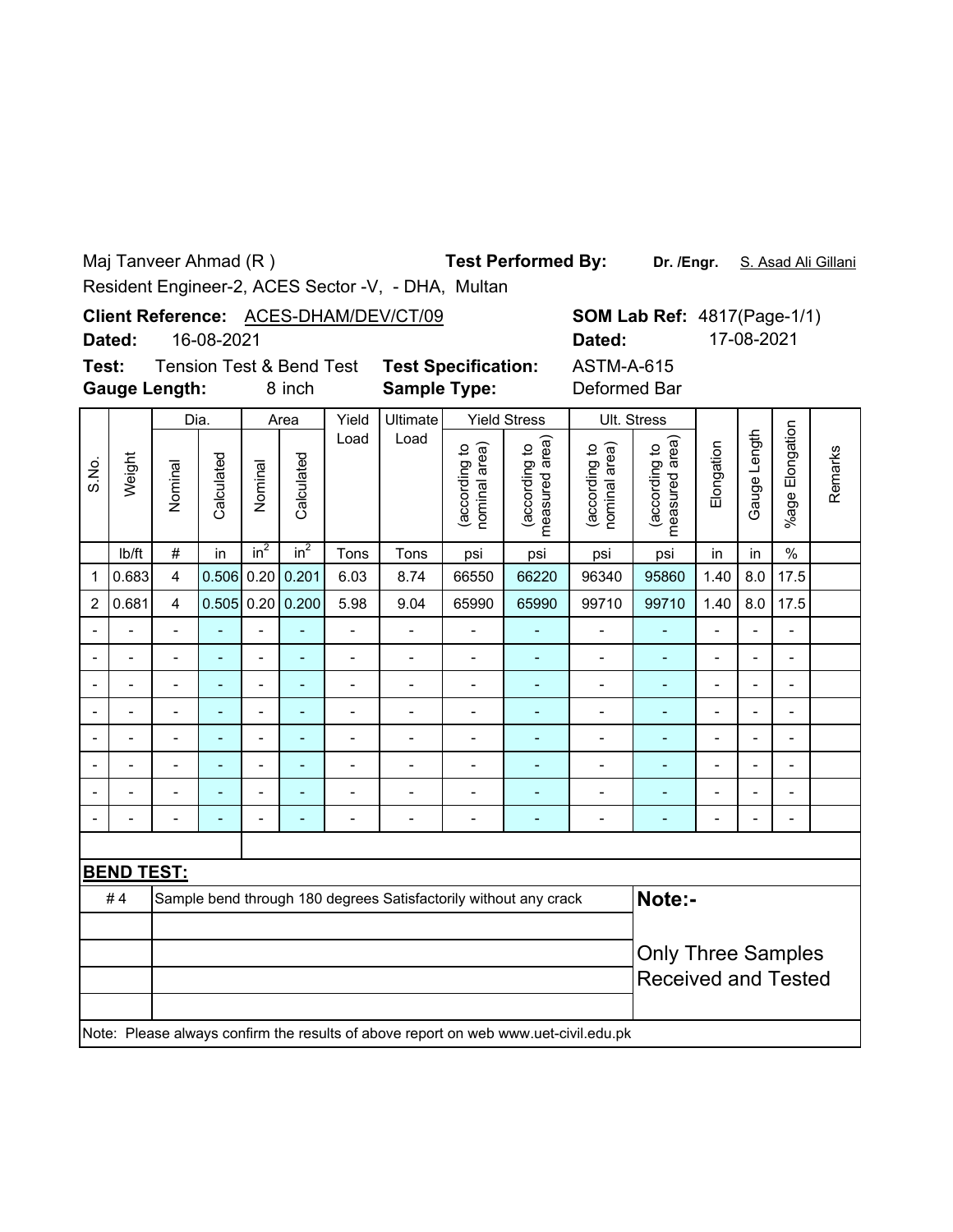Ehsan - Ullah-Saad

**Test Performed By:**

**Dr. /Engr.** S. Asad Ali Gillani

**SOM Lab Ref: 4819 (Page-1/1)** 

**Dated:** 17-08-2021

Project Manager, Zaheer Associates, Lahore

Client Reference: Z.A/A.R/16-21

**Dated:** 11-08-2021

**Gauge Length: Test:**

8 inch **Sample Type:** Deformed Bar Tension Test & Bend Test **Test Specification:** ASTM-A-615

|                          |                   | Dia.                                                             |            |                | Area                         | Yield                    | <b>Ultimate</b> |                               | <b>Yield Stress</b>                                                                 |                                | Ult. Stress                     |                |                |                          |         |
|--------------------------|-------------------|------------------------------------------------------------------|------------|----------------|------------------------------|--------------------------|-----------------|-------------------------------|-------------------------------------------------------------------------------------|--------------------------------|---------------------------------|----------------|----------------|--------------------------|---------|
| S.No.                    | Weight            | Nominal                                                          | Calculated | Nominal        | Calculated                   | Load                     | Load            | nominal area)<br>according to | measured area)<br>(according to                                                     | nominal area)<br>(according to | measured area)<br>(according to | Elongation     | Gauge Length   | Elongation<br>$%$ age    | Remarks |
|                          | lb/ft             | $\#$                                                             | in         | $in^2$         | in <sup>2</sup>              | Tons                     | Tons            | psi                           | psi                                                                                 | psi                            | psi                             | in             | in             | $\%$                     |         |
| 1                        | 2.604             | 8                                                                | 0.987      |                | $0.79$ 0.765                 | 23.87                    | 33.00           | 66650                         | 68830                                                                               | 92120                          | 95130                           | 1.30           | 8.0            | 16.3                     |         |
| 2                        | 2.601             | 8                                                                | 0.986      |                | $0.79$ 0.764                 | 23.65                    | 32.79           | 66020                         | 68270                                                                               | 91550                          | 94670                           | 1.30           | 8.0            | 16.3                     |         |
| 3                        | 1.511             | $6\phantom{1}$                                                   | 0.752      | 0.44           | 0.444                        | 12.97                    | 18.98           | 65000                         | 64410                                                                               | 95140                          | 94280                           | 1.40           | 8.0            | 17.5                     |         |
| 4                        | 1.527             | $6\phantom{1}$                                                   |            |                | $0.756$ 0.44 0.449           | 13.40                    | 19.64           | 67190                         | 65850                                                                               | 98460                          | 96490                           | 1.40           | 8.0            | 17.5                     |         |
| 5                        | 0.582             | 4                                                                | 0.467      |                | $0.20$ 0.171                 | 5.37                     | 7.87            | 59240                         | 69290                                                                               | 86780                          | 101500                          | 1.00           | 8.0            | 12.5                     |         |
| 6                        | 0.582             | 4                                                                | 0.467      |                | $0.20$ 0.171                 | 5.37                     | 7.82            | 59240                         | 69290                                                                               | 86220                          | 100840                          | 1.20           | 8.0            | 15.0                     |         |
| $\overline{\phantom{a}}$ |                   | $\overline{a}$                                                   |            | $\overline{a}$ | ÷,                           | $\overline{a}$           |                 |                               |                                                                                     |                                |                                 | $\blacksquare$ | $\overline{a}$ | $\blacksquare$           |         |
|                          |                   |                                                                  | ÷          | $\overline{a}$ | ٠                            | $\overline{\phantom{0}}$ |                 | $\overline{\phantom{a}}$      | ۰                                                                                   | $\overline{\phantom{0}}$       | $\blacksquare$                  | $\blacksquare$ | $\overline{a}$ | $\blacksquare$           |         |
|                          | $\blacksquare$    | $\overline{a}$                                                   |            | $\overline{a}$ | ÷                            | $\overline{a}$           |                 | ۰                             | ÷                                                                                   | $\overline{a}$                 | ٠                               | $\blacksquare$ | $\overline{a}$ | $\overline{\phantom{0}}$ |         |
|                          |                   | $\overline{a}$                                                   | ÷          | $\overline{a}$ | $\qquad \qquad \blacksquare$ | $\overline{a}$           | -               | $\blacksquare$                | ÷                                                                                   | $\overline{\phantom{0}}$       | $\qquad \qquad \blacksquare$    | $\blacksquare$ | $\overline{a}$ | $\overline{\phantom{0}}$ |         |
|                          |                   |                                                                  |            |                |                              |                          |                 |                               |                                                                                     |                                |                                 |                |                |                          |         |
|                          | <b>BEND TEST:</b> |                                                                  |            |                |                              |                          |                 |                               |                                                                                     |                                |                                 |                |                |                          |         |
|                          | #8                |                                                                  |            |                |                              |                          |                 |                               | Sample bend through 180 degrees Satisfactorily without any crack                    |                                | Note:-                          |                |                |                          |         |
|                          | #6                |                                                                  |            |                |                              |                          |                 |                               | Sample bend through 180 degrees Satisfactorily without any crack                    |                                |                                 |                |                |                          |         |
|                          | #4                | Sample bend through 180 degrees Satisfactorily without any crack |            |                | <b>Only Nine Samples</b>     |                          |                 |                               |                                                                                     |                                |                                 |                |                |                          |         |
|                          |                   | <b>Received and Tested</b>                                       |            |                |                              |                          |                 |                               |                                                                                     |                                |                                 |                |                |                          |         |
|                          |                   |                                                                  |            |                |                              |                          |                 |                               |                                                                                     |                                |                                 |                |                |                          |         |
|                          |                   |                                                                  |            |                |                              |                          |                 |                               | Note: Please always confirm the results of above report on web www.uet-civil.edu.pk |                                |                                 |                |                |                          |         |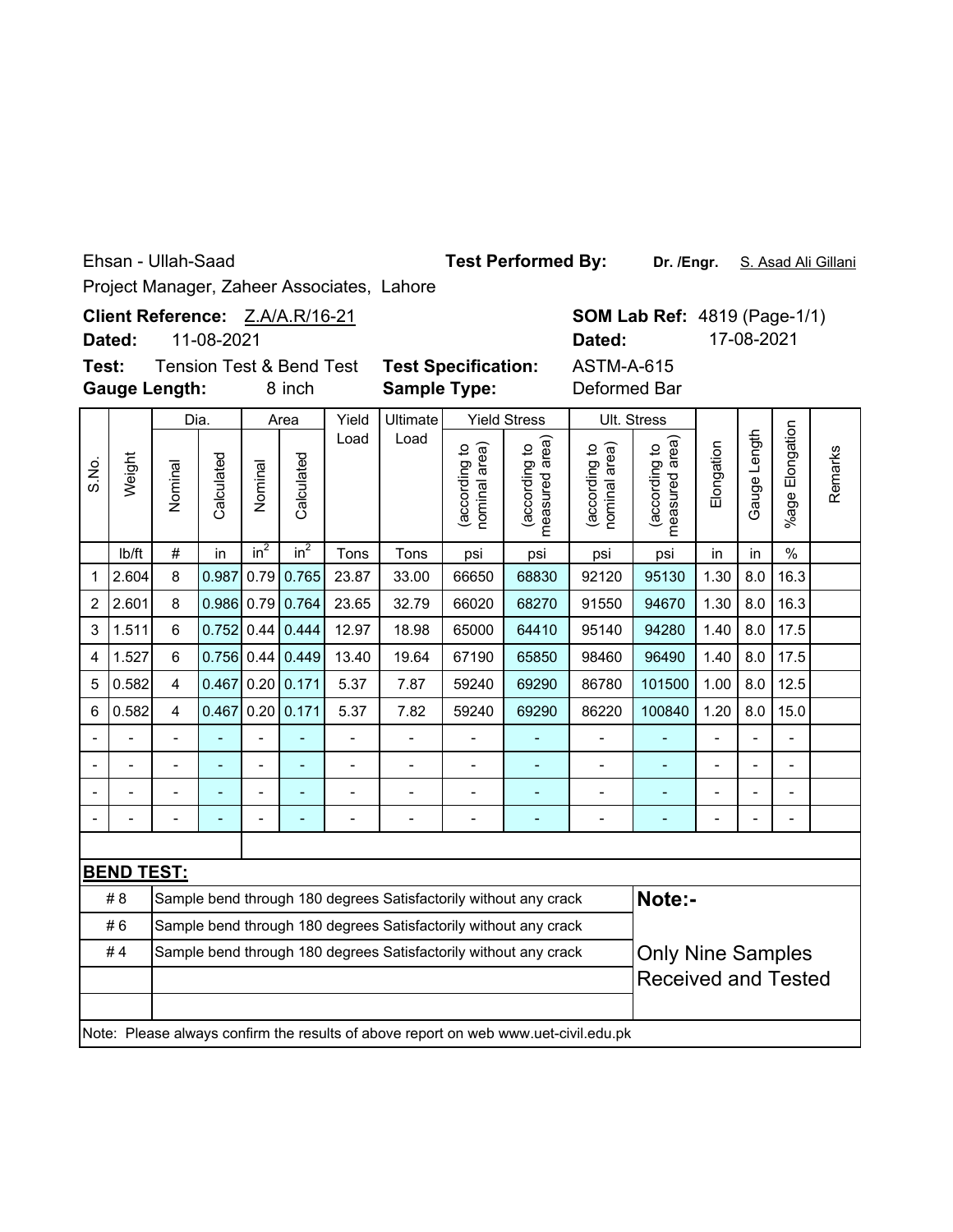Malik Hamza Saleem

Site Engineer, Al-Gani Garden, Lahore

|       | Dated: | <b>Client Reference: 80051-</b>                             | 17-08-02021 |                   |            |       |                                                   |                                     |                                         | <b>SOM Lab Ref</b><br>Dated:   |                                         |
|-------|--------|-------------------------------------------------------------|-------------|-------------------|------------|-------|---------------------------------------------------|-------------------------------------|-----------------------------------------|--------------------------------|-----------------------------------------|
| Test: |        | <b>Tension Test &amp; Bend Test</b><br><b>Gauge Length:</b> |             |                   | 8 inch     |       | <b>Test Specification:</b><br><b>Sample Type:</b> |                                     | <b>ASTM-A-615</b><br>Deformed Bar       |                                |                                         |
|       |        | Dia.                                                        |             |                   | Area       | Yield | <b>Ultimate</b>                                   |                                     | <b>Yield Stress</b>                     |                                | Ult. Stress                             |
| S.No. | Weight | Nominal                                                     | Calculated  | Nominal           | Calculated | Load  | Load                                              | area)<br>ೆ<br>(according<br>nominal | area)<br>(according to<br>measured area | nominal area)<br>(according to | area)<br>(according to<br>measured area |
|       | lb/ft  | #                                                           | in          | $\overline{in^2}$ | $in^2$     | Tons  | Tons                                              | psi                                 | psi                                     | psi                            | psi                                     |
|       |        |                                                             |             |                   |            |       |                                                   |                                     |                                         |                                |                                         |

%age Elongation %age Elongation Gauge Length (according to<br>measured area) Gauge Length measured area) (according to Elongation Remarks Remarks lb/ft  $\mid$  #  $\mid$  in  $\mid$  in $^{2}$   $\mid$  in $^{2}$   $\mid$  Tons  $\mid$  Tons  $\mid$  psi  $\mid$  psi  $\mid$  psi  $\mid$  in  $\mid$  in  $\mid$  % 1  $\vert$ 1.551 6  $\vert$ 0.762 0.44 0.456 13.83 | 21.33 | 69340 | 66910 | 106890 | 103140 | 1.10 | 8.0 | 13.8 2 1.552 6 0.762 0.44 0.456 13.81 21.38 69240 66810 107150 103390 1.20 8.0 15.0 3 0.632 4 0.487 0.20 0.186 5.23 8.18 57670 62010 90150 96940 1.00 8.0 12.5 4 |0.631| 4 |0.485| 0.20| 0.185| 5.27 | 8.14 | 58120 | 62830 | 89820 | 97100 | 1.20 | 8.0 | 15.0 -- - - - - - - - - - - - -- -- - - - - - - - - - - - -- -- - - - - - - - - - - - -- -- - - - - - - - - - - - -- -- - - - - - - - - - - - -- -- - - - - - - - - - - - -- **BEND TEST: Note:-** # 6 Sample bend through 180 degrees Satisfactorily without any crack

| #6 | Sample bend through 180 degrees Satisfactorily without any crack                    | Note:-                  |  |  |  |  |  |  |  |  |  |  |
|----|-------------------------------------------------------------------------------------|-------------------------|--|--|--|--|--|--|--|--|--|--|
| #4 | Sample bend through 180 degrees Satisfactorily without any crack                    |                         |  |  |  |  |  |  |  |  |  |  |
|    |                                                                                     | <b>Only Six Samples</b> |  |  |  |  |  |  |  |  |  |  |
|    |                                                                                     | Received and Tested     |  |  |  |  |  |  |  |  |  |  |
|    |                                                                                     |                         |  |  |  |  |  |  |  |  |  |  |
|    | Note: Please always confirm the results of above report on web www.uet-civil.edu.pk |                         |  |  |  |  |  |  |  |  |  |  |

**Test Performed By:**

Dr. /Engr. S. Asad Ali Gillani

**SOM Lab Ref: 4820(Page-1/1)**  $-615$ **Dated:** 17-08-2021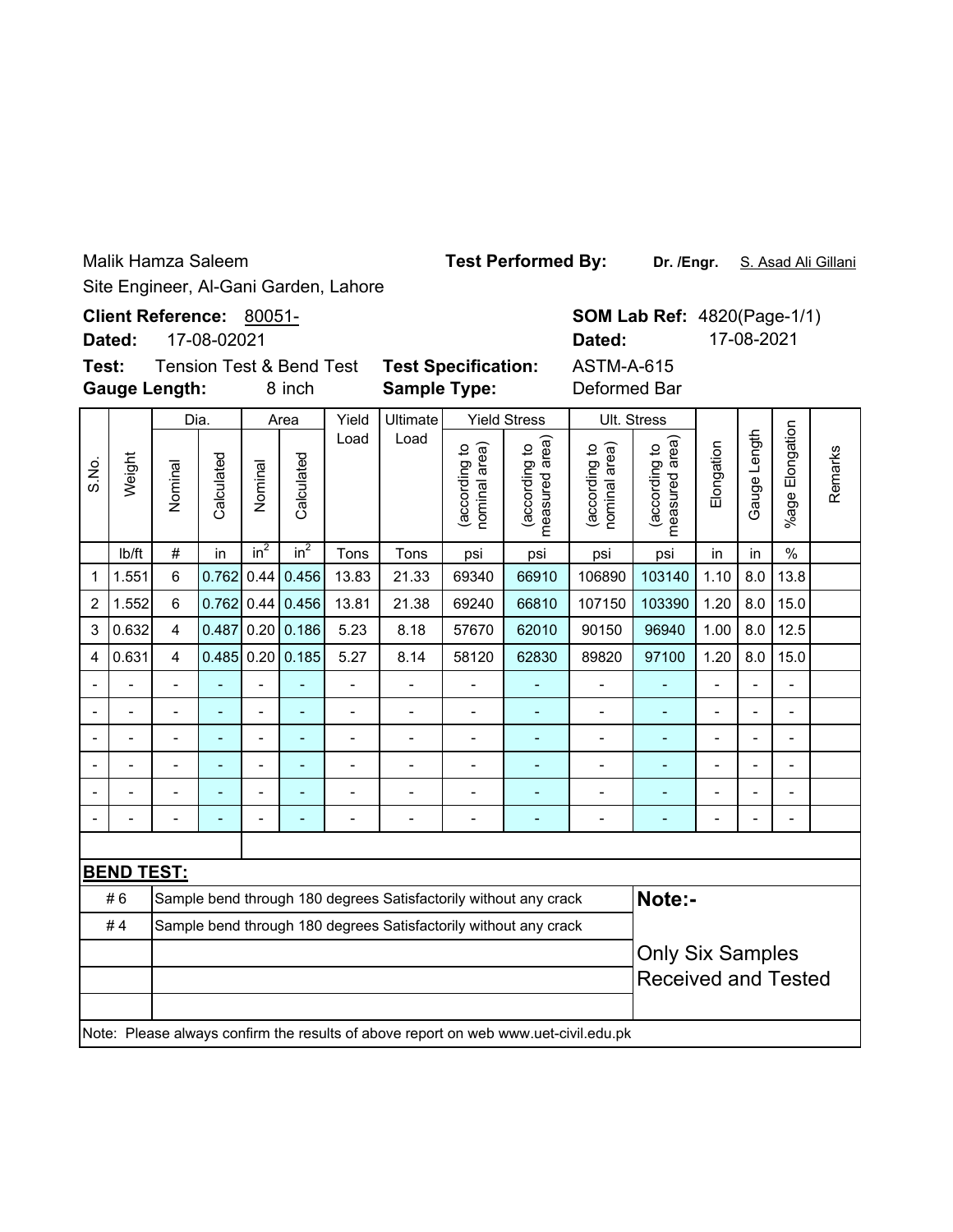Highway Sub Division, Burewala Sub Divisional Officer

|        | <b>Client Reference:</b> | 10/SDO |
|--------|--------------------------|--------|
| Dotad: | ומחת דח חפ               |        |

**Dated:** 30-07-2021

**Gauge Length: Test: Tension Test & Bend Test** 

8 inch

|        |                                                   |  |                     | <b>SOM Lab Ref: 4825(Page-1/1)</b> |             |  |  |  |  |
|--------|---------------------------------------------------|--|---------------------|------------------------------------|-------------|--|--|--|--|
|        |                                                   |  |                     |                                    | 17-08-2021  |  |  |  |  |
| est    | <b>Test Specification:</b><br><b>Sample Type:</b> |  |                     | ASTM-A-615<br>Deformed Bar         |             |  |  |  |  |
| Yield  | Ultimate                                          |  | <b>Yield Stress</b> |                                    | Ult. Stress |  |  |  |  |
| أممم ا |                                                   |  |                     |                                    |             |  |  |  |  |

|                |                   | Dia.                                                                                           |            |                 | Area       | Yield | Ultimate       |                               | <b>Yield Stress</b>                                                                 | Ult. Stress                    |                                 |                |                |                 |         |
|----------------|-------------------|------------------------------------------------------------------------------------------------|------------|-----------------|------------|-------|----------------|-------------------------------|-------------------------------------------------------------------------------------|--------------------------------|---------------------------------|----------------|----------------|-----------------|---------|
| S.No.          | Weight            | Nominal                                                                                        | Calculated | Nominal         | Calculated | Load  | Load           | nominal area)<br>according to | measured area)<br>(according to                                                     | nominal area)<br>(according to | measured area)<br>(according to | Elongation     | Gauge Length   | %age Elongation | Remarks |
|                | lb/ft             | $\#$                                                                                           | in         | in <sup>2</sup> | $in^2$     | Tons  | Tons           | psi                           | psi                                                                                 | psi                            | psi                             | in             | in             | $\%$            |         |
| 1              | 2.663             | 8                                                                                              | 0.998      | 0.79            | 0.783      | 26.04 | 34.00          | 72710                         | 73360                                                                               | 94910                          | 95760                           | 1.00           | 8.0            | 12.5            |         |
| $\overline{2}$ | 2.678             | 8                                                                                              | 1.001      | 0.79            | 0.787      | 24.79 | 34.61          | 69210                         | 69480                                                                               | 96620                          | 96980                           | 1.10           | 8.0            | 13.8            |         |
| 3              | 1.504             | 6                                                                                              | 0.750      | 0.44            | 0.442      | 14.42 | 20.20          | 72300                         | 71970                                                                               | 101270                         | 100810                          | 1.30           | 8.0            | 16.3            |         |
| 4              | 1.524             | 6                                                                                              | 0.755      | 0.44            | 0.448      | 13.46 | 19.95          | 67450                         | 66240                                                                               | 99990                          | 98210                           | 1.40           | 8.0            | 17.5            |         |
| 5              | 1.289             | 5                                                                                              | 0.695      | 0.31            | 0.379      | 10.72 | 13.78          | 76300                         | 62410                                                                               | 98050                          | 80200                           | 1.20           | 8.0            | 15.0            |         |
| 6              | 1.046             | 5                                                                                              | 0.625      | 0.31            | 0.307      | 10.72 | 13.71          | 76300                         | 77040                                                                               | 97540                          | 98500                           | 1.10           | 8.0            | 13.8            |         |
| $\overline{7}$ | 0.679             | $\overline{4}$                                                                                 | 0.505      | 0.20            | 0.200      | 5.86  | 8.92           | 64640                         | 64640                                                                               | 98360                          | 98360                           | 1.10           | 8.0            | 13.8            |         |
| 8              | 0.669             | 4                                                                                              | 0.501      | 0.20            | 0.197      | 6.57  | 9.07           | 72510                         | 73610                                                                               | 100050                         | 101570                          | 1.10           | 8.0            | 13.8            |         |
|                |                   | $\blacksquare$                                                                                 |            |                 |            |       | $\overline{a}$ | $\overline{a}$                |                                                                                     | $\overline{a}$                 |                                 | $\overline{a}$ | $\overline{a}$ |                 |         |
|                |                   |                                                                                                |            |                 |            |       | $\overline{a}$ | $\blacksquare$                | L,                                                                                  | $\overline{\phantom{a}}$       | ÷                               |                |                |                 |         |
|                |                   |                                                                                                |            |                 |            |       |                |                               |                                                                                     |                                |                                 |                |                |                 |         |
|                | <b>BEND TEST:</b> |                                                                                                |            |                 |            |       |                |                               |                                                                                     |                                |                                 |                |                |                 |         |
|                | #8                |                                                                                                |            |                 |            |       |                |                               | Sample bend through 180 degrees Satisfactorily without any crack                    |                                | Note:-                          |                |                |                 |         |
|                | #6                |                                                                                                |            |                 |            |       |                |                               | Sample bend through 180 degrees Satisfactorily without any crack                    |                                |                                 |                |                |                 |         |
|                | #5                |                                                                                                |            |                 |            |       |                |                               | Sample bend through 180 degrees Satisfactorily without any crack                    |                                | <b>Only Twelve Samples</b>      |                |                |                 |         |
|                | #4                | <b>Received and Tested</b><br>Sample bend through 180 degrees Satisfactorily without any crack |            |                 |            |       |                |                               |                                                                                     |                                |                                 |                |                |                 |         |
|                |                   |                                                                                                |            |                 |            |       |                |                               |                                                                                     |                                |                                 |                |                |                 |         |
|                |                   |                                                                                                |            |                 |            |       |                |                               | Note: Please always confirm the results of above report on web www.uet-civil.edu.pk |                                |                                 |                |                |                 |         |

**Test Performed By:**

**Dr. /Engr.** S. Asad Ali Gillani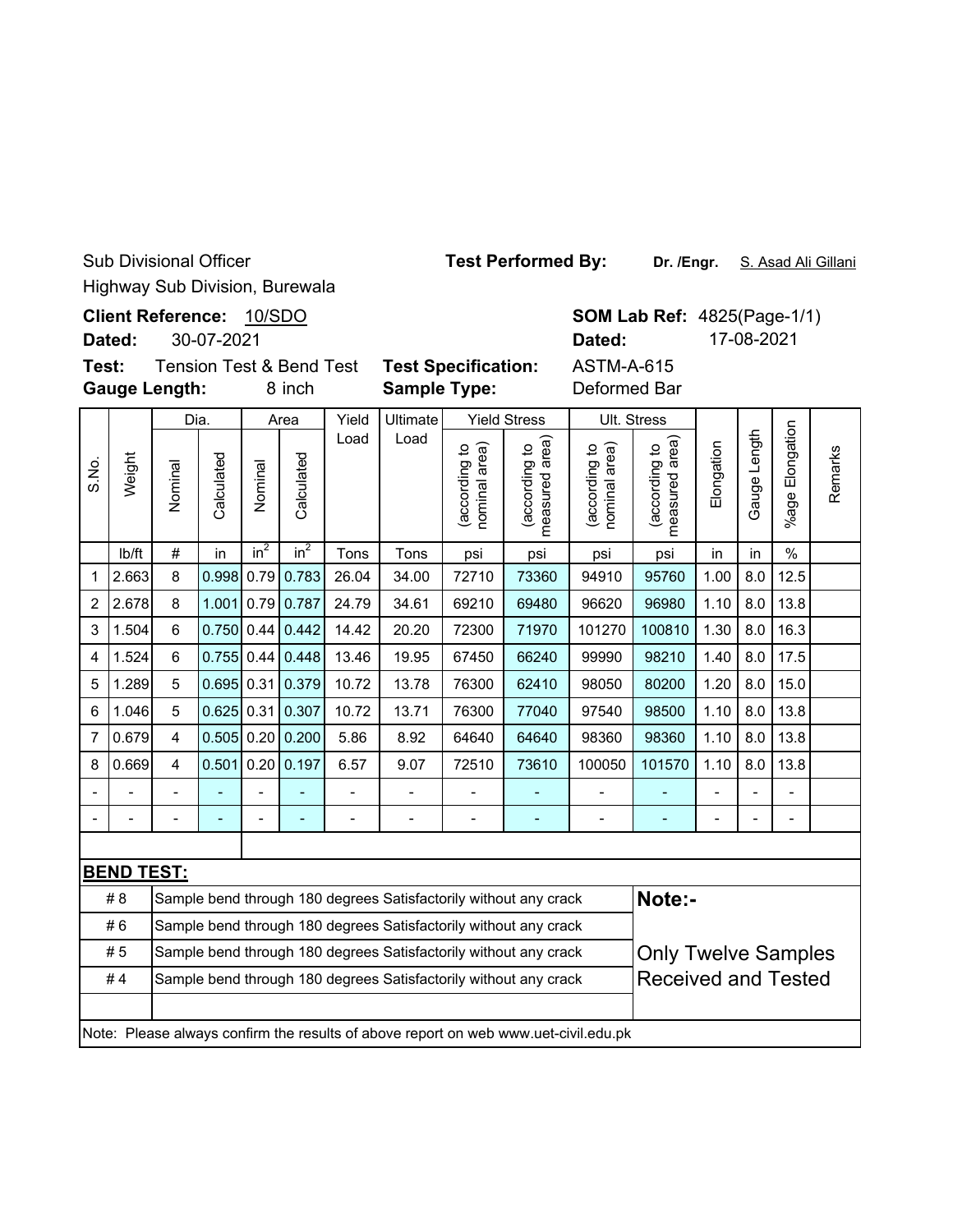Muhammad Faizan

## **Test Performed By:**

Dr. /Engr. S. Asad Ali Gillani

Project Engineer, NETRACON Technologies (Pvt) Ltd. Lahore

**Client Reference:** NTT-HO/FSDW-GS/059

12-08-2021 **Dated:**

**Test:** Tension Test & Bend Test **Test Specification: Gauge Length:**

**Sample Type:**

8 inch **Sample Type:** Deformed Bar (Kamran Steel) ASTM-A-615

| Dia.  |                      |                |                |                 | Area               | Yield                    | Ultimate                         |                                | <b>Yield Stress</b>                                                                 |                                | Ult. Stress                     |                          |                |                          |         |
|-------|----------------------|----------------|----------------|-----------------|--------------------|--------------------------|----------------------------------|--------------------------------|-------------------------------------------------------------------------------------|--------------------------------|---------------------------------|--------------------------|----------------|--------------------------|---------|
| S.No. | Weight               | Nominal        | Calculated     | Nominal         | Calculated         | Load                     | Load                             | nominal area)<br>(according to | measured area<br>(according to                                                      | (according to<br>nominal area) | measured area)<br>(according to | Elongation               | Gauge Length   | Elongation<br>$%$ age    | Remarks |
|       | lb/ft                | $\#$           | in             | in <sup>2</sup> | $in^2$             | Tons                     | Tons                             | psi                            | psi                                                                                 | psi                            | psi                             | in                       | in             | $\frac{0}{0}$            |         |
| 1     | 1.525                | $6\phantom{1}$ | 0.755          | 0.44            | 0.448              | 12.81                    | 18.76                            | 64230                          | 63080                                                                               | 94020                          | 92340                           | 1.30                     | 8.0            | 16.3                     |         |
| 2     | 1.086                | 5              | 0.637          | 0.31            | 0.319              | 9.48                     | 13.91                            | 67450                          | 65540                                                                               | 98990                          | 96200                           | 1.20                     | 8.0            | 15.0                     |         |
| 3     | 0.682                | 4              |                |                 | $0.505$ 0.20 0.200 | 6.24                     | 8.33                             | 68800                          | 68800                                                                               | 91840                          | 91840                           | 1.20                     | 8.0            | 15.0                     |         |
|       |                      |                |                |                 |                    | $\overline{\phantom{0}}$ | $\blacksquare$                   | $\overline{a}$                 | ٠                                                                                   | $\overline{a}$                 |                                 | $\overline{\phantom{0}}$ | $\blacksquare$ | $\blacksquare$           |         |
|       |                      | $\blacksquare$ | $\blacksquare$ | $\blacksquare$  | ÷                  | $\overline{a}$           | $\blacksquare$                   | $\overline{a}$                 | ٠                                                                                   | -                              | L,                              | $\overline{\phantom{0}}$ | $\blacksquare$ | $\blacksquare$           |         |
|       |                      | $\overline{a}$ | $\blacksquare$ | $\overline{a}$  | ۳                  | $\overline{a}$           | ٠                                | $\overline{a}$                 | $\blacksquare$                                                                      | $\overline{a}$                 | ÷                               | $\blacksquare$           | $\overline{a}$ | $\blacksquare$           |         |
|       |                      | $\blacksquare$ | $\blacksquare$ | $\overline{a}$  | ÷                  | -                        | ٠                                | ÷                              | ÷                                                                                   | -                              | ÷                               | -                        | $\blacksquare$ | $\overline{\phantom{a}}$ |         |
|       |                      |                |                |                 |                    |                          |                                  | $\blacksquare$                 |                                                                                     |                                |                                 |                          |                | $\blacksquare$           |         |
|       |                      |                |                |                 |                    |                          |                                  |                                |                                                                                     |                                |                                 |                          |                |                          |         |
|       |                      |                |                |                 |                    |                          |                                  |                                |                                                                                     |                                |                                 |                          |                |                          |         |
|       | <b>Witnessed By:</b> |                |                |                 |                    |                          | Sohaib Ali, Sub Engineer, NESPAK |                                |                                                                                     |                                |                                 |                          |                |                          |         |
|       | <b>BEND TEST:</b>    |                |                |                 |                    |                          |                                  |                                |                                                                                     |                                |                                 |                          |                |                          |         |
|       | #6                   |                |                |                 |                    |                          |                                  |                                | Sample bend through 180 degrees Satisfactorily without any crack                    |                                | Note:-                          |                          |                |                          |         |
|       | #5                   |                |                |                 |                    |                          |                                  |                                | Sample bend through 180 degrees Satisfactorily without any crack                    |                                |                                 |                          |                |                          |         |
|       | #4                   |                |                |                 |                    |                          |                                  |                                | Sample bend through 180 degrees Satisfactorily without any crack                    |                                | <b>Only Six Samples</b>         |                          |                |                          |         |
|       |                      |                |                |                 |                    |                          | <b>Received and Tested</b>       |                                |                                                                                     |                                |                                 |                          |                |                          |         |
|       |                      |                |                |                 |                    |                          |                                  |                                |                                                                                     |                                |                                 |                          |                |                          |         |
|       |                      |                |                |                 |                    |                          |                                  |                                | Note: Please always confirm the results of above report on web www.uet-civil.edu.pk |                                |                                 |                          |                |                          |         |
|       |                      |                |                |                 |                    |                          |                                  |                                |                                                                                     |                                |                                 |                          |                |                          |         |

**SOM Lab Ref: 4827(Page-1/1) Dated:** 17-08-2021